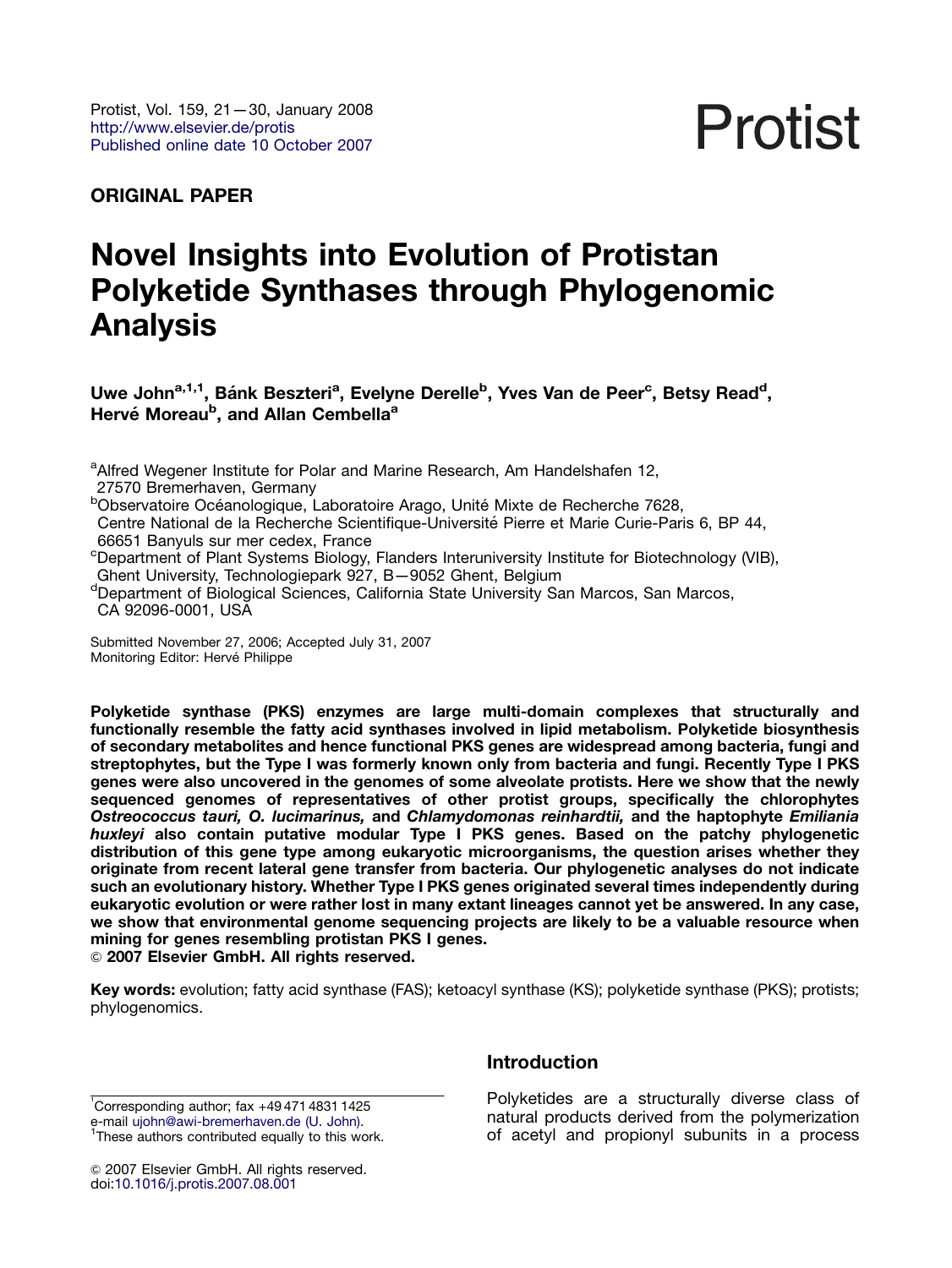#### 22 U. John et al.

similar to fatty acid synthesis. Such compounds are of pharmaceutical and biomedical interest because many of them have potent biological effects, such as antibiotics, anti-tumor compounds, natural insecticides and immunosuppressive agents ([Staunton and Weissman 2001\)](#page-9-0). Numerous functions in nature have been proposed for these secondary metabolites, ranging from chemical defense to complex cell communication. The presence of polyketides in bacteria, fungi and streptophytes has been known for decades, but their occurrence in protists has only recently been confirmed. Analysis of metabolic pathways has established that certain potent polyether biotoxins found in free-living marine dinoflagellates and haptophytes are entirely or partially derived via polyketide biosynthesis [\(MacKinnon et al. 2006;](#page-9-0) [Wright and Cembella](#page-9-0) [1998](#page-9-0)).

The polyketide synthase (PKS) enzymes responsible for the synthesis of polyketides are large multi-domain complexes that structurally and functionally resemble fatty acid synthase (FAS) enzymes involved in lipid metabolism. FAS and PKS catalyze the sequential condensation of acyl units onto a growing carbon chain and both enzymes possess a similar set of functional domains: ketoacyl synthase (KS), acyl transferase (AT), ketoacyl reductase (KR), dehydratase (DH), enoyl reductase (ER), acyl carrier protein (ACP) (or phosphopantetheine attachment site [PP]), and thioesterase (TE). Whereas FAS is dependent upon the presence of the complete set of aforementioned functional units, the minimal structure of PKS requires only the ACP, KS and AT domains for the condensation reaction. The other domains (when present) catalyze the stepwise reduction of the initial carbonyl units [\(Hopwood and Sherman 1990](#page-9-0)).

Polyketide synthases are generally classified into three major structural sub-groups. Type I PKSs are large, highly modular proteins, whereas Types II are aggregates of monofunctional proteins. Type I PKSs are among the largest known proteins encoded by a single open reading frame (ORF), encompassing as many as 12,000 amino acid residues. These enzymes include several modules, some of which are responsible for chain elongation while others catalyze the associated reduction steps. In most bacteria, each module directs one round of chain extension and postcondensation modification to generate non-aromatic polyketides. In fungi and some bacteria, each module/enzyme of Type I PKS is used iteratively, yielding either aromatic or non-aromatic compounds. By comparison, Type II PKSs are multi-protein complexes whereby the individual enzymes are used iteratively for each cycle of chain extension. These Type II complexes are found exclusively in bacteria for synthesis of aromatic polyketides. The Type III PKSs, also known as chalcone synthases, are homodimeric and function iteratively as condensing enzymes. Their distribution was believed to be essentially restricted to streptophytes, within which they employ unusual starter units to act directly on acyl-CoA thioesters, independently of ACP. Recent microbial genome sequencing, however, has revealed additional Type III PKSs in bacteria, most of which are of unknown function ([Gross](#page-8-0) [et al. 2006;](#page-8-0) [Moore and Hopke 2001\)](#page-9-0). In their study of bacterial Type I PKS evolution, [Jenke-Kodama](#page-9-0) [et al. \(2005\)](#page-9-0) concluded that FAS and PKS passed through a long joint evolutionary process with the modular PKS type arising from bacterial FAS and primary iterative PKS.

Our attention in this phylogenomic analysis focused on the origin and evolution of the biosynthetic genes for Type I PKS. These genes are well documented in bacteria and fungi, but have also recently been found in the genome of the apicomplexan parasite Cryptosporidium parvum [\(Zhu et al. 2002](#page-9-0)). Fragments of putative Type I PKS genes have also been identified in free-living marine protists belonging to the dinoflagellates and haptophytes, which are also known to produce polyketide-derived biotoxins [\(Cembella](#page-8-0) [and John 2006](#page-8-0); [MacKinnon et al. 2006;](#page-9-0) [Snyder](#page-9-0) [et al. 2005](#page-9-0)). However, the evidence for Type I PKS genes from these marine protists has been questioned because of the difficulties in maintaining true axenic cultures (the absence of both free-living and endosymbiotic bacteria), thereby raising suspicions the PKS genes identified could be either of protistan or bacterial origin. Despite strong circumstantial evidence of their protistan origin, such as recent in situ hybridization experiments that have localized Type I PKS sequences to the nuclear genome of the toxic polyketide-producing dinoflagellate Karenia brevis [\(Snyder et al. 2005](#page-9-0)), large genome fragment sequencing is necessary to confirm their eukaryotic origin.

In contrast to the aforementioned distribution of putative and confirmed Type I PKS genes, no such genes have been confirmed in any other eukaryotic genome. The apparent disparate distribution of Type I PKS genes among the lineages of the eukaryotic evolutionary tree raises the question of the origin of these genes.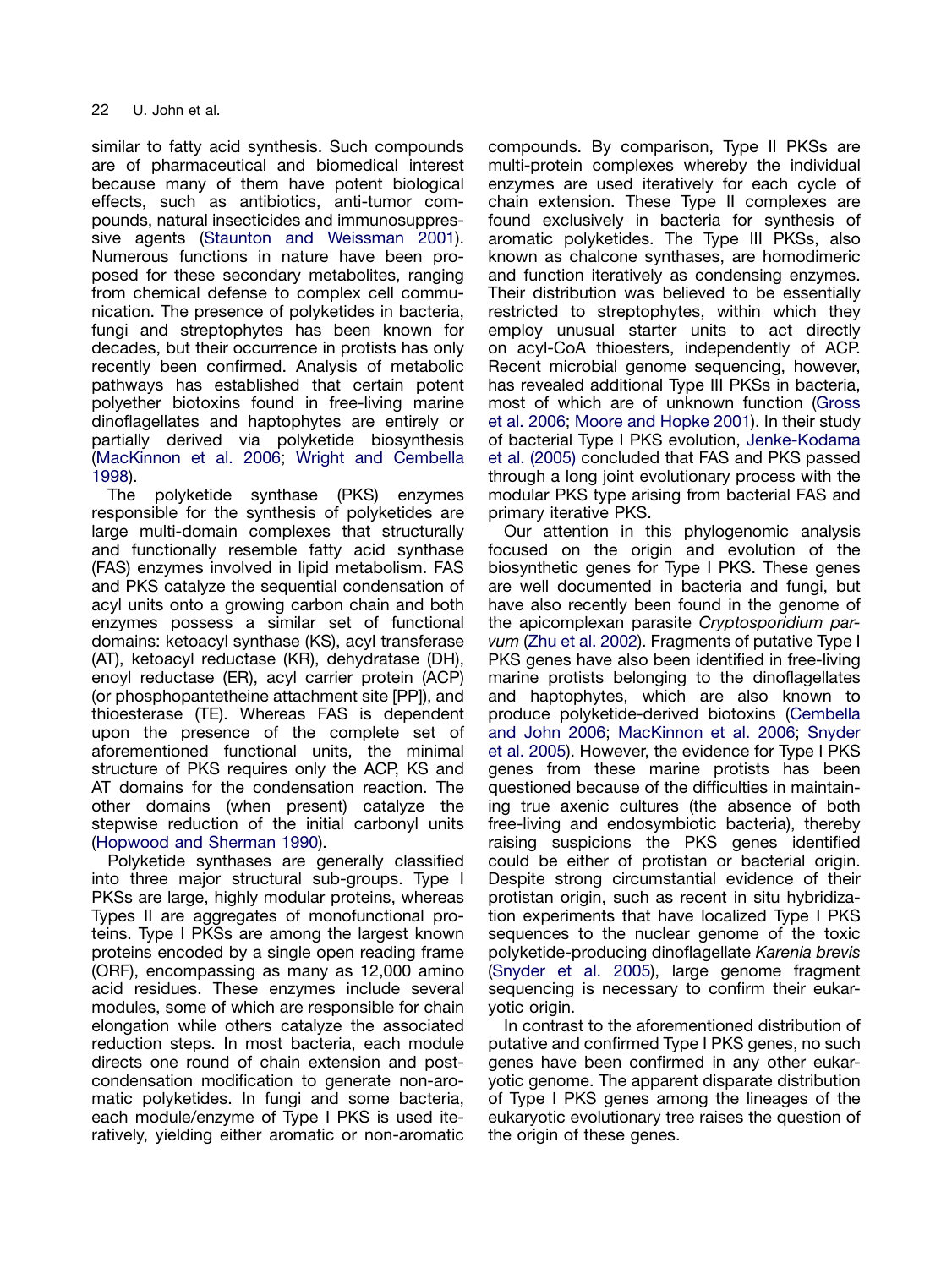<span id="page-2-0"></span>The increasing availability of eukaryotic genome sequences from various lineages initiated our interest in a broad survey and phylogenomic analysis of Type I PKS genes in diverse organisms. We screened most published as well as several ongoing eukaryotic genome sequence projects for candidate Type I PKS genes. Besides the included genome projects, data from several EST projects on protists are available or are in progress. We chose not to include these data sets in our analyses because the mostly short sequence fragments were not a reliable basis for sequence analysis. Furthermore, because of the potential problem of bacterial contamination, the eukaryotic origin of sequences from such projects is much more uncertain than in the case of complete or near complete genome sequences. We then established the phylogenetic relationships of the putative PKS I sequences found in our genome screen and compared their primary structure to known representatives of this gene family. This genomic analysis has provided novel insights into the distribution and evolutionary history of these key enzymes in secondary metabolism.

### Results and Discussion

#### Distribution of Polyketide Synthases in **Protists**

Screening most available eukaryotic genomes from published and ongoing genome sequencing projects for candidate Type I PKS genes (Table 1 and Supplementary Table S1) showed that sequences with high similarity to Type I PKS genes were only present in a few lineages and

| <b>Species</b>            | Taxonomy                  | Source                               | Abbreviations    | PKS I type |
|---------------------------|---------------------------|--------------------------------------|------------------|------------|
|                           | <b>Chromalveolates</b>    |                                      |                  |            |
| Cryptosporidium hominis   | Apicomplexa               | <b>COGENT</b>                        |                  | Yes*       |
| Cryptosporidium parvum    | Apicomplexa               | <b>COGENT</b>                        | EAK87820_cParvum | Yes        |
| Eimeria tenella           | Apicomplexa               | <b>SANGER</b>                        | dev EIMER        | Yes        |
| Toxoplasma gondii         | Apicomplexa               | <b>SANGER</b>                        | Toxop KS         | Yes        |
| Plasmodium falciparum     | Apicomplexa               | <b>COGENT</b>                        |                  | No         |
| Theileria parva           | Apicomplexa               | <b>TIGR</b>                          |                  | No         |
| Tetrahymena thermophila   | Ciliophora                | <b>TIGR</b>                          |                  | No         |
| Perkinsus marinus         | Perkinsea                 | <b>TIGR</b>                          |                  | No         |
| Emiliania huxleyi         | Haptophyta                | $JGI^*$                              | Ehux_contig      | Yes        |
| Thalassiosira pseudonana  | Stramenopiles             | JGI                                  |                  | No         |
| Phaeodactylum tricornutum | Stramenopiles             | JGI                                  |                  | No         |
| Phytophthora sojae        | Stramenopiles             | JGI                                  |                  | No         |
| Phytophthora ramorum      | Stramenopiles             | JGI                                  |                  | No         |
|                           | <b>Excavata</b>           |                                      |                  |            |
| Leishmania major          | Kinetoplastida            | <b>SANGER</b>                        |                  | <b>No</b>  |
| Trypanosoma brucei        | Kinetoplastida            | <b>SANGER</b>                        |                  | No         |
| Trypanosoma cruzi         | Kinetoplastida            | TIGR                                 |                  | No         |
| Naegleria gruberi         | Heterolobosea<br>Unikonts | JGI                                  |                  | No         |
| Monosiga brevicollis      | Ophistokonts              | JGI                                  |                  | No         |
|                           | <b>Plantae</b>            |                                      |                  |            |
| Cyanidioschyzon merolae   | Rhodophyta                | <b>COGENT</b>                        |                  | No         |
| Galdieria sulphuraria     | Rhodophyta                | <b>MSU</b>                           |                  | No         |
| Chlamydomonas reinhardtii | Chlorophyta               | JGI                                  | chlamyV3         | Yes        |
| Ostreococcus lucimarinus  | Chlorophyta               | JGI                                  | opPKS            | Yes        |
| Ostreococcus tauri        | Chlorophyta               | Genopole<br>Languedoc-<br>Roussillon | KSotauri         | Yes        |

**Table 1.** List of eukaryotic genomes analyzed in this study for PKS type I genes.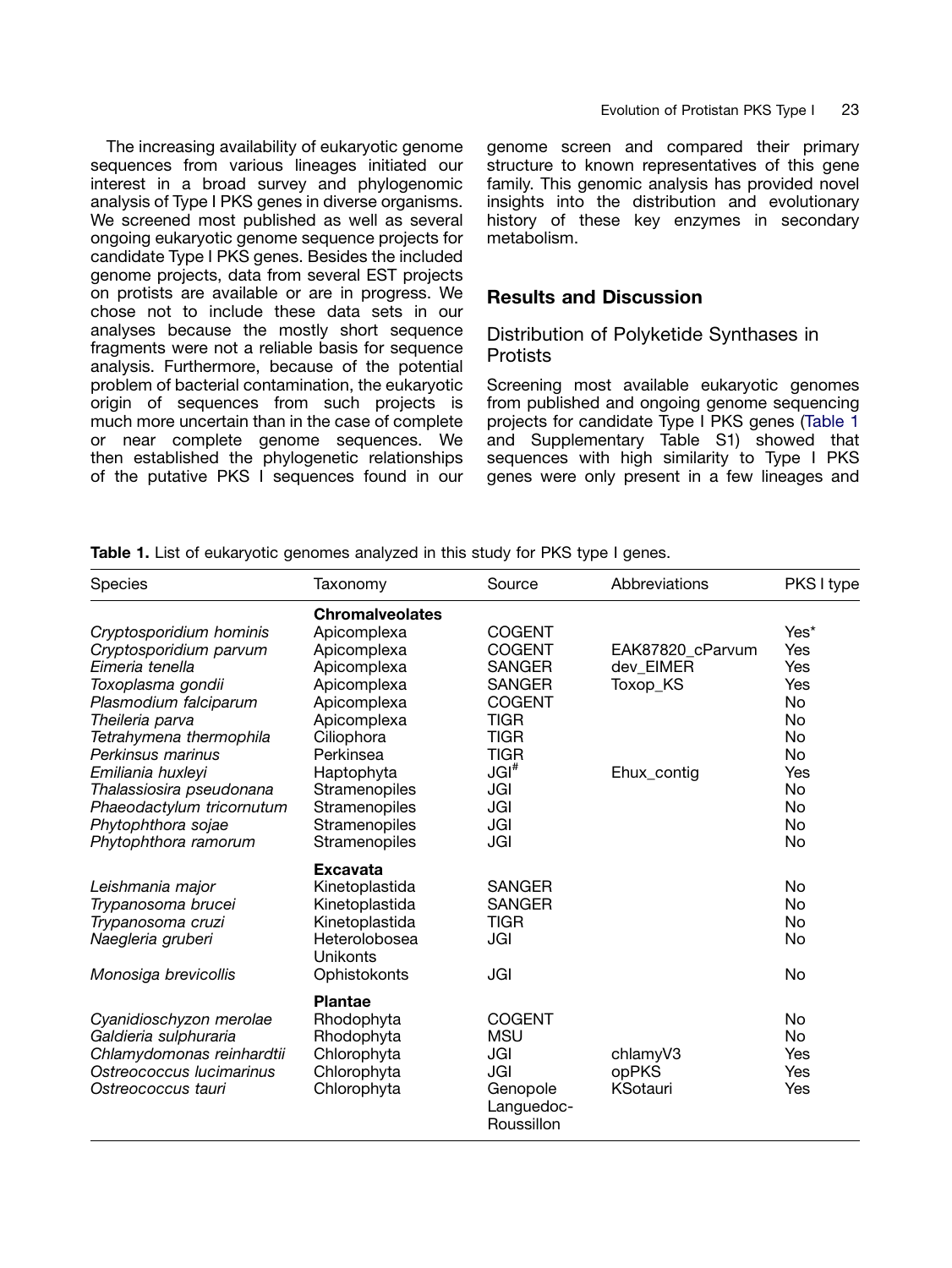were dispersed throughout the eukaryotic tree (our criteria for ''high similarity with PKS I genes'' were: regions showing sequence similarity  $(e<10^{-5})$  to different PKS I domains in close proximity within a contiguous ORF or at least in a contiguous chromosomal region).

Among lineages of Plantae, we found candidate sequences in the genomes of unicellular green algae (Chlorophyta), namely, Chlamydomonas reinhardtii, and in two recently sequenced Ostreococcus species, O. tauri [\(Derelle et al. 2006](#page-8-0)) and O. lucimarinus [\(Palenik et al. 2007\)](#page-9-0). Both Ostreococcus species have a compact genome of approximately 13 Mbp [\(Derelle et al. 2002\)](#page-8-0) and both genomes contain three large PKS genes. The corresponding polyketide products and their potential function are unknown, but the fact that the three PKS ORFs account for up to 1.5% of the genome indicates that they likely have an important function in this small genome [\(Keeling and](#page-9-0) [Slamovits 2005\)](#page-9-0). In any case, the presence of Type I PKS genes among green algae was surprising because such sequences were not found in the genomes of other Plantae lineages, neither in streptophytes nor in the red algae (Rhodophyta), Cyanydioschyzon merolae and Galdieria sulphuraria [\(Table 1](#page-2-0)).

The alveolates, which comprise the three sublineages Apicomplexa, dinoflagellates and ciliates, also have representatives possessing Type I PKS genes. Among Apicomplexa, Type I PKS and phylogenetically closely related FAS genes have been found in the parasites Cryptosporidium parvum [\(Zhu et al. 2002, 2004](#page-9-0)), Eimeria tenella ([http://](http://www.sanger.ac.uk/Projects/E_tenella/) [www.sanger.ac.uk/Projects/E\\_tenella/](http://www.sanger.ac.uk/Projects/E_tenella/)), and Toxoplasma gondii [\(http://www.sanger.ac.uk/Projects/T\\_](http://www.sanger.ac.uk/Projects/T_gondii/) [gondii/\)](http://www.sanger.ac.uk/Projects/T_gondii/). Similar sequence fragments can also been found in the genome of Cryptosporidium hominis. Nevertheless, the existence of Type I PKS genes is not universal among alveolates because these sequences were lacking in other species, including the parasites Perkinsus marinus, Plasmodium falciparum and Theileria parva and the free-living ciliates, Tetrahymena thermophila and Paramecium spp. Dinoflagellates, another important group of alveolates, appear to contain Type I PKS genes as indicated by several cDNA sequencing studies ([Cembella and John 2006;](#page-8-0) [Jaeckisch](#page-9-0) [et al. 2007](#page-9-0); [Lidie et al. 2005;](#page-9-0) [Snyder et al. 2003,](#page-9-0) [2005](#page-9-0)). In these cases, only short fragments were recovered and no full genome sequences are available for this group, therefore we did not include them in our analyses.

Among the stramenopiles, genomes of the oomycetes Phythophthora ramorum and P. sojae, and the diatoms Thalassiosira pseudonana and Phaeodactylum tricornutum apparently lack Type I PKS genes. The genome of another chromalveolate, the haptophyte Emiliania huxleyi was recently released (Version 1, 2006, [bread@csusm.edu\)](mailto:bread@csusm.edu), but it has not yet been annotated. Long contiguous ORFs containing typical Type I PKS domains (KS, AT, ACP, KR, ER) are present on several scaffolds clearly corresponding to the E. huxleyi genome, based on their nucleotide composition, and not to bacterial contaminants, which had been removed from the assembly. This provided strong evidence that this species has at least one and perhaps several Type I PKS genes.

Of the three available genomes of Euglenozoa (Trypanosoma brucei, T. cruzi and Leishmania major), which are members of the Excavata, none exhibited PKS Type I sequences.

This patchy distributional pattern of PKS genes among members of the eukaryotic crown lineages is similar to findings for prokaryotes. In a study of 138 bacterial genomes, PKS genes could be identified in only 27 (21% of total), and none of the archaean genomes possess putative PKS genes ([Jenke-Kodama et al. 2005\)](#page-9-0).

Our further analyses focused on the betaketoacyl synthase (abbreviated as KS) domain, the most conserved domain of Type I PKS genes [\(Kroken et al. 2003\)](#page-9-0). This domain has the greatest potential for revealing divergent homologes and thus provides the most informative basis for comparative and phylogenetic analyses. In phylogenetic analysis of the conserved KS domains of these newly discovered Type I PKS genes, we compared these gene sequences to known representatives from bacteria and fungi, and to the highly similar KS domains from metazoan FAS. These phylogenetic analyses [\(Fig. 1](#page-4-0)) recovered the clades known from previous phylogenetic analysis of this PKS domain [\(Kroken et al. 2003\)](#page-9-0). The bacterial clades, the metazoan FAS, and Ascomycota KS clades (both reducing and nonreducing) were supported by bootstrap (BP) and posterior probability (PP) values ([Fig. 1](#page-4-0)). The putative protistan PKS I KS sequences did not resemble any of these formerly described groups, but instead, clustered distinctly from them. The KS sequences from Apicomplexa (C. parvum, T. gondii, E. tenella) formed a well-supported monophyletic clade. The Ostreococcus Type I PKS sequences were spread into two clades-Chlorophyta Clade 1 and Clade 2. Chlorophyta Clade 1, consisting of 32 O. tauri (KSotauri), 21 O. lucimarinus (opPKS), and three C. reinhardtii KS sequences, grouped together with the Haptophyta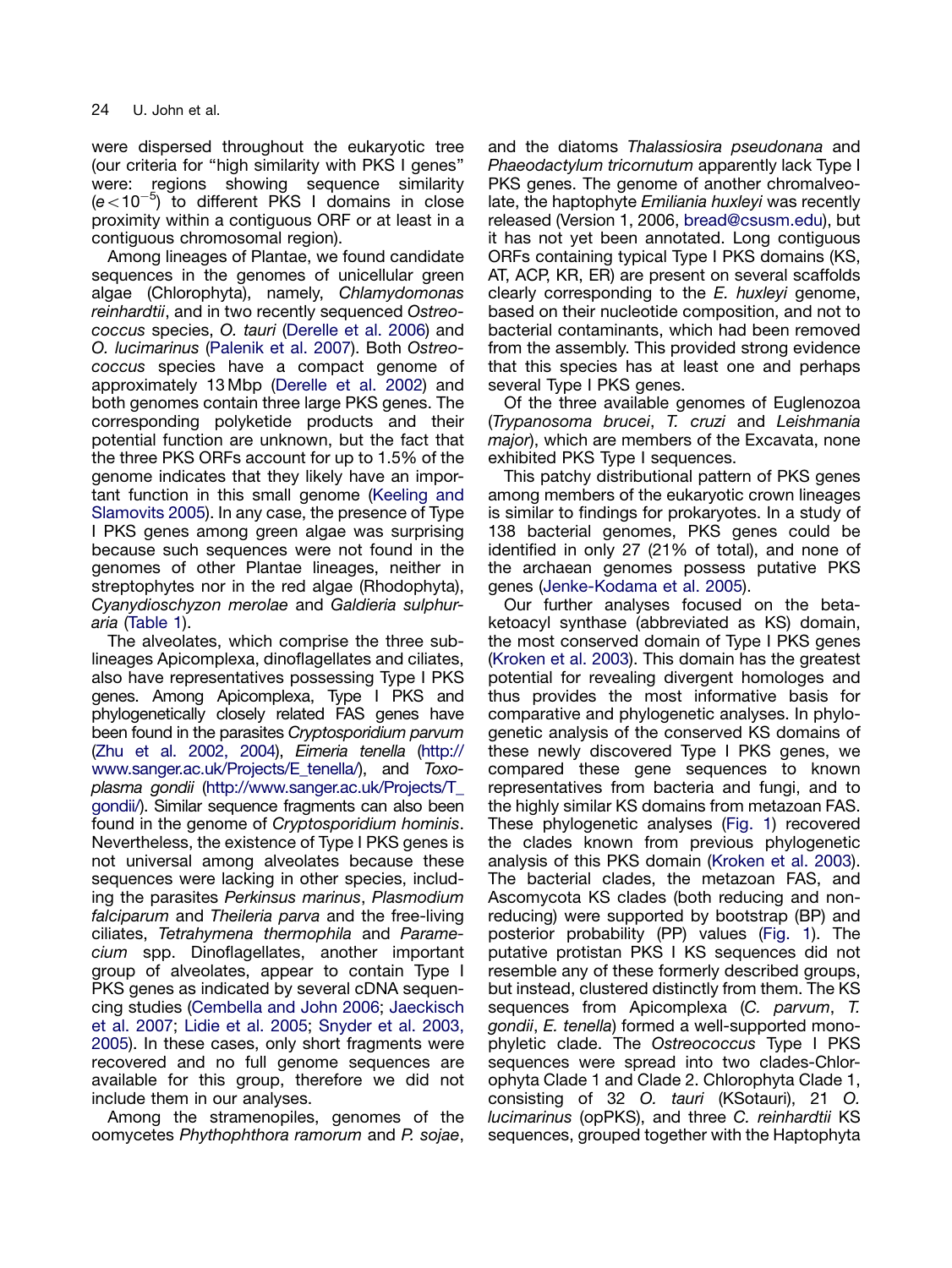<span id="page-4-0"></span>

Figure 1. Maximum likelihood phylogenetic tree of the KS domain of Type I PKS sequences. Scale bar represents corrected evolutionary divergence. Numbers at the branches indicate bootstrap and posterior probability values (BP/PP).

clade (E. huxleyi KS sequences), whereas Clade 2, containing three O. tauri and one O. lucimarinus KS sequences was distinct. This grouping was surprising because chlorophytes are supposed to be a monophyletic group [\(Bhattacharya and](#page-8-0) [Medlin 1998](#page-8-0)). Furthermore, within Chlorophyta Clade 1, sequences from C. reinhardtii, O. tauri and O. lucimarinus formed a relatively tight but mixed group, not reflecting the presumed long independent evolutionary history of these three taxa [\(Fig. 2](#page-5-0)). Whereas the monophyly of all described clades was well supported by BP and PP values, the relationships among them remain largely unresolved.

Considering the large divergence in the KS data set, we also tried to identify alignment positions at which substitution saturation has occurred using the program Asatura ([van de Peer et al. 2002](#page-9-0)). We generated trees with different degrees of highly variable sites, but all tree topologies and bootstrap values remained basically unchanged by these manipulations (data not shown).

One of the most remarkable integrative results of our analyses was that the newly identified modular Type I PKS genes from protists differ from all hitherto known genes of this type. Whereas in bacteria the Type I PKS pathway frequently cooccurs with non-ribosomal peptide synthases (NRPS), regulating a second type of secondary metabolite pathway [\(Shen et al. 2001](#page-9-0)), such genes have not yet been found in protists. Furthermore, our analyses based on many currently available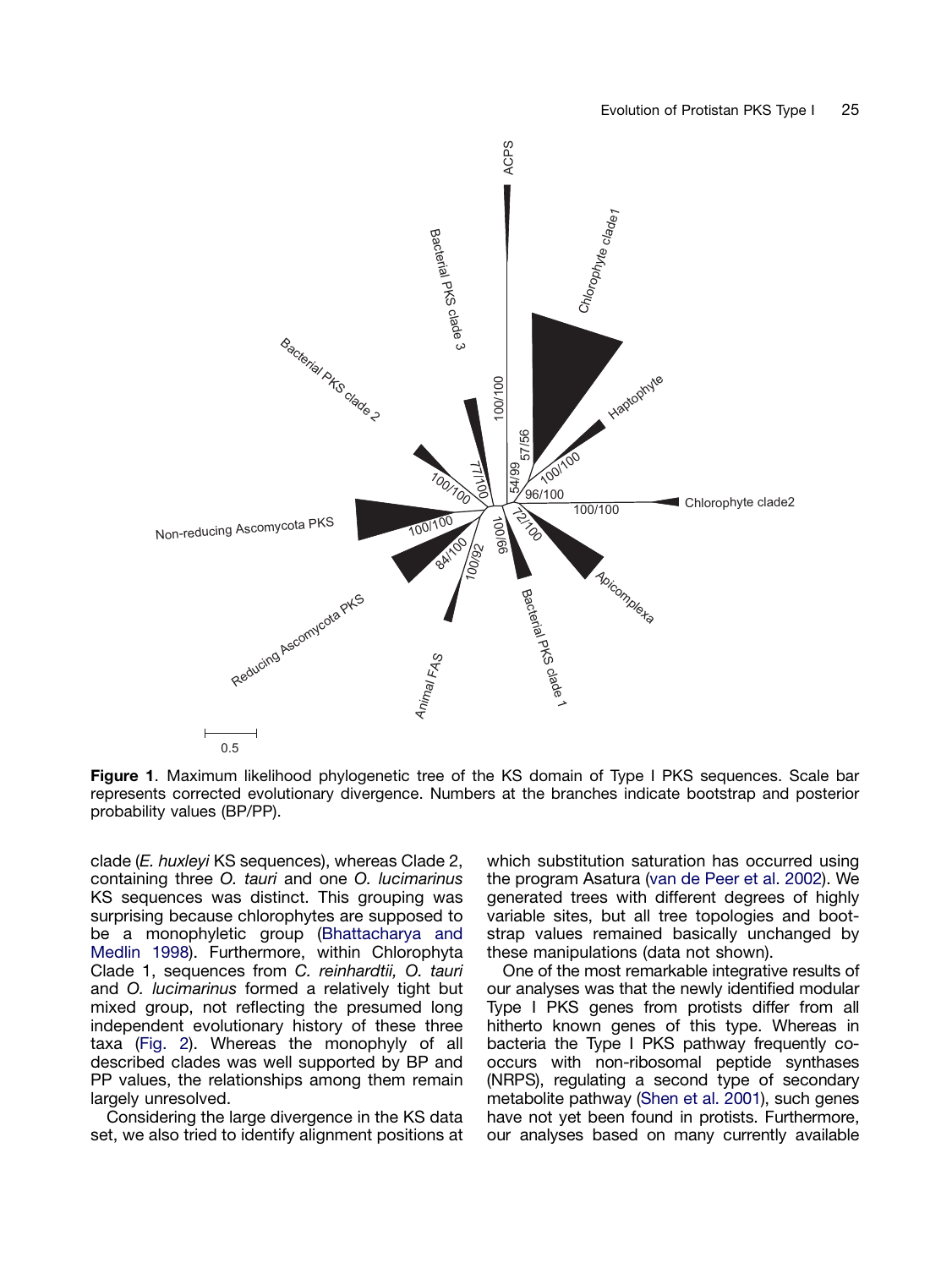<span id="page-5-0"></span>

Figure 2. Maximum likelihood phylogenetic trees of the protistan clades. Corresponding taxon names can be taken from [Table 1.](#page-2-0) Numbers at the branches indicate bootstrap and posterior probability values (BP/PP).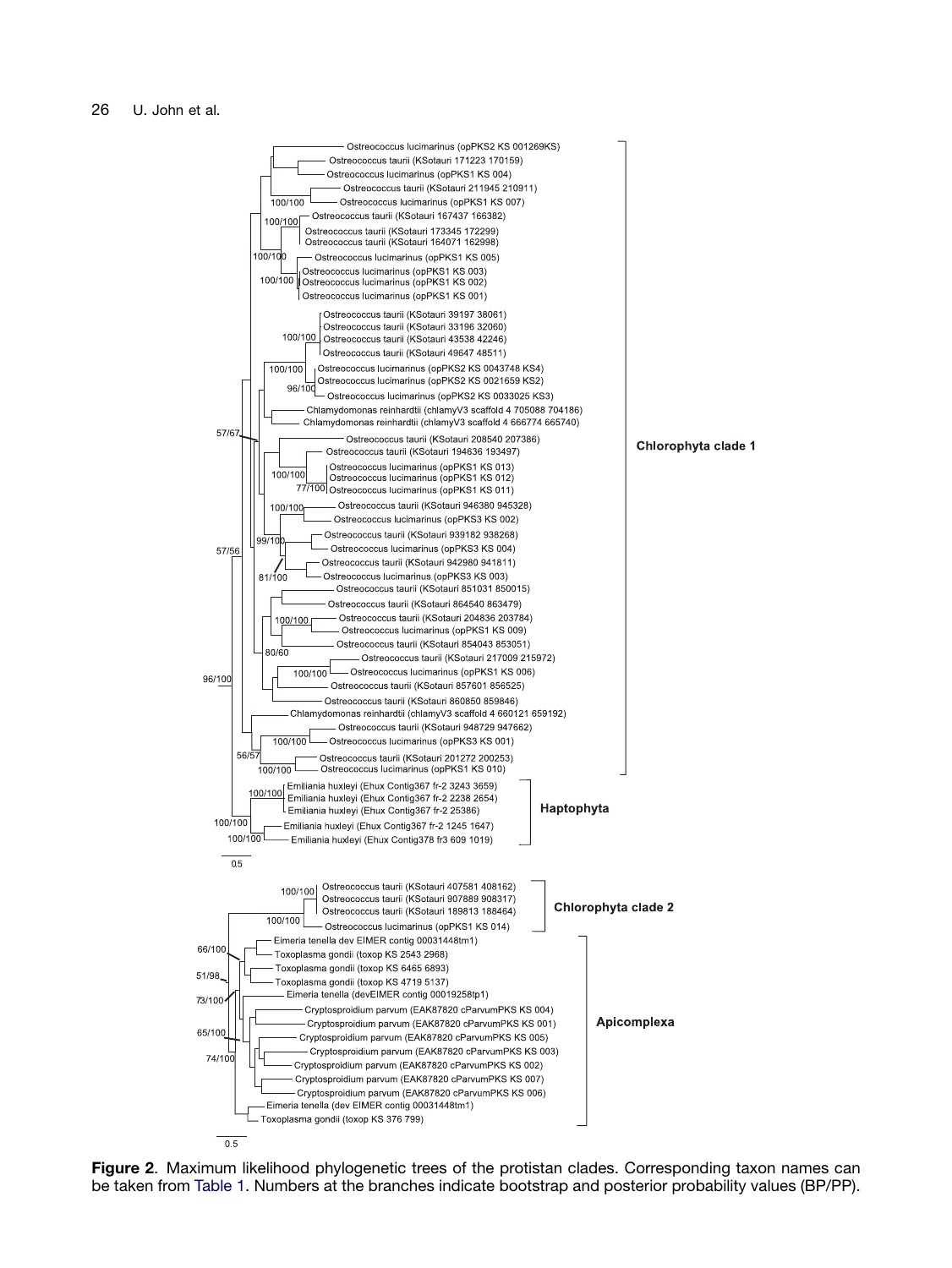protistan genome sequences indicate that the occurrence of Type I PKS genes is much wider than traditionally thought. Our survey reveals that from the four large groups of eukaryotes for which genome sequences are currently available (unikonts, Plantae, excavates, and chromalveolates), three contain PKS I gene members (up to now, no Type I PKS was found in members of the Excavata). Nevertheless, these eukaryotic PKS genes do not group with any of the previously described clades [\(Kroken et al. 2003](#page-9-0); [Shen et al. 2001\)](#page-9-0), but rather cluster separately in well-supported monophyletic clades that do not always fit well with the proposed phylogenetic relationships of their hosts ([Baldauf](#page-8-0) [2003](#page-8-0); [Keeling et al. 2006\)](#page-9-0).

### Discrimination of Protistan from Bacterial and Fungal Beta-Ketoacyl Synthase Domains

The possibilities of a sequence-based discrimination of protistan PKS fragments was approached by using hidden Markov models (HMMs) of KS domain sequences. First, HMMs for bacterial, fungal and protistan KS domains were calculated based upon those sequences included in our alignments, i.e., 68 protist, 35 fungal and 19 bacterial sequences (for graphical representation of these profile models, see Supplementary Figures S1 and S2). Each sequence included in our alignment was then scored with the three models. As expected the best scores were obtained when sequences were compared to the model of their own group (i.e., protistan sequences with the protistan HMM, etc., Supplementary Table S2). The difference between the top scoring and second best model was always large  $(>120)$ . The e-values from the best model were always at least seven orders of magnitude smaller than the second best model (when ignoring two C. reinhardtii sequences, this difference was always larger than 30 orders of magnitude). This suggests that it is possible to discriminate protistan from bacterial and fungal PKS I KS sequences by scoring protein sequences with these HMMs. Protistan KS sequences will conform better to the protistan model (higher scores/ lower e-values) than to the other models.

To illustrate the potential of this approach in finding new candidate sequences by mining sequence databases, we screened the env nr (environmental shotgun sequences) database of NCBI for sequences showing high similarity to KS domains of PKS I by tblastn searches, using as

query a KS domain from C. parvum translated the high scoring segments of the first 100 hits, and scored them with the three HMMs (protistan, fungal and bacterial KS). Although the differences among the scores with different models were not always as well defined as in our original data set, we identified several candidate sequences which likely encode protistan KS domains from PKS I genes (see Supplementary Table S3). This suggests that environmental sequencing projects have a high probability of identifying other novel protistan PKS genes, despite the fact that most of these projects are aimed at the prokaryotic size fractions of environmental samples.

### Evolution of PKS in Protists

The global eukaryotic phylogeny is still unresolved and thus the phylogenomic relationships among the groups must be cautiously interpreted. Furthermore, the evidence for monophyly of each eukaryotic super-group remains inconclusive and is still the subject of debate. With these caveats in mind, our results nevertheless highlight the irregular phylogenetic distribution of Type I PKS genes in eukaryotes. Whereas representatives containing Type I PKS are known for three above-mentioned groups (unikonts, Plantae, and chromalveolates), they also contain members that do not possess this gene.

The view that Type III PKS is characteristic for Plantae is now challenged by the finding of Type I PKS in all three available chlorophyte genomes (Chlamydomonas reinhardtii, Ostreococcus taurii and O. lucimarinus). Taking into account the grouping of the PKS sequences of Chlamydomonas and Ostreococcus, and the fact that those taxa diverged long ago, this would put the gene divergence event near the base of chlorophyte evolution. However, no Type I PKS genes were found in another lineage of the Plantae, i.e. in the Rhodophyta Cyanydioschyzon merolae and Galdieria sulphuraria, the only two red algae thus far sequenced or in progress. A simple explanation is that these genes have been lost during evolution of the rhodophytes. Nevertheless, both rhodophyte species that have been sequenced are unicellular and live in acidic hot springs, and are thus atypical. It is therefore important to confirm whether or not PKS genes are generally absent from rhodophytes, including species living in less extreme (e.g., temperate or tropical marine) habitats.

There are several possibilities to explain the irregular phylogenetic distribution of Type I PKS genes among protists. One possibility is that a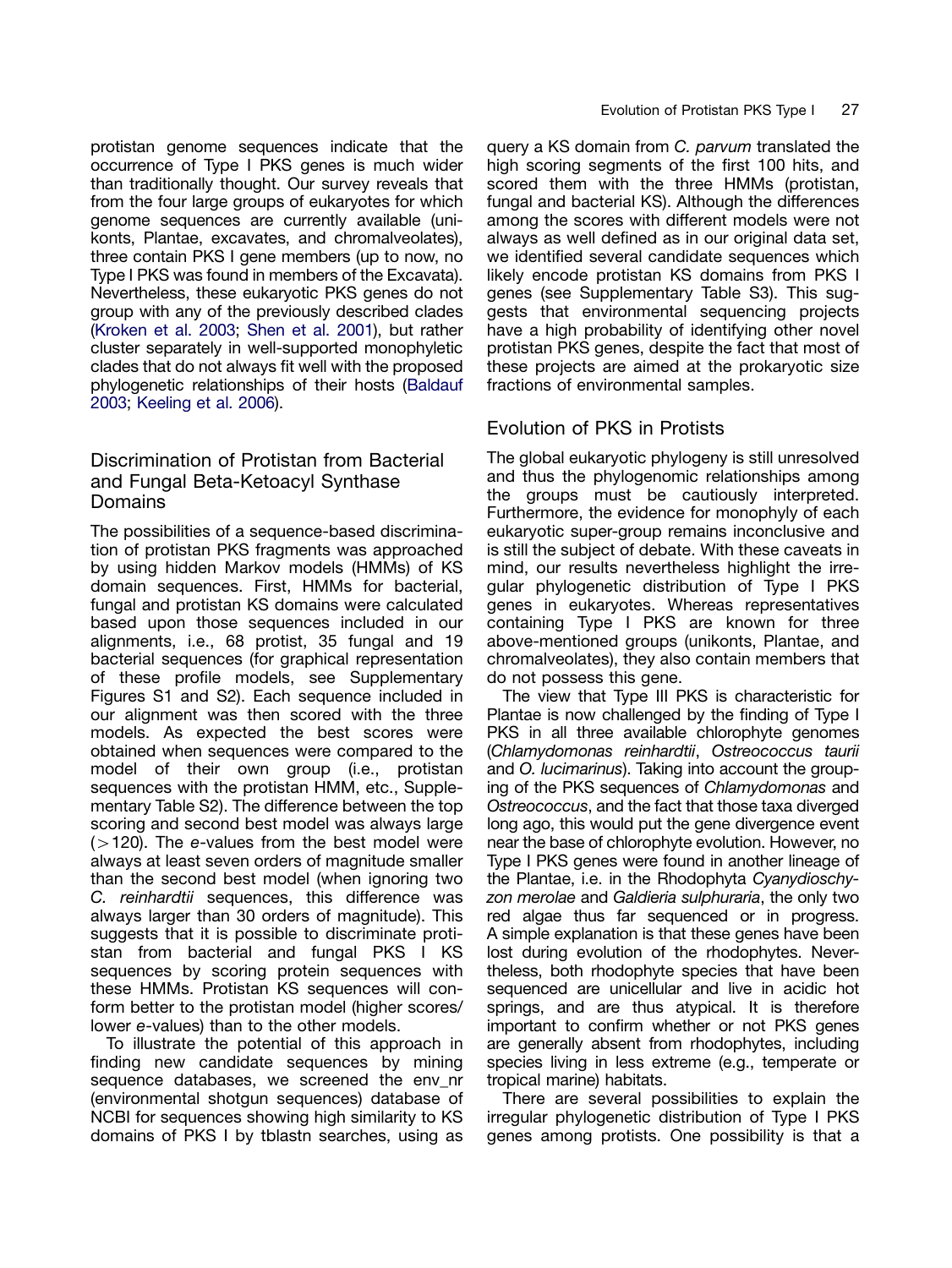#### 28 U. John et al.

common ancestor of the lineages Plantae, unikonts and chromalveolates did indeed possess a Type I PKS gene, which was later lost among several of the descendant lineages (at the least five losses, based upon the rather limited taxon sampling available and depending upon the accuracy of the proposed phylogenetic relationships of the taxa included). One can speculate that these sequences were replaced by other types of PKS genes, such as PKS III in Plantae, and that they might have become unnecessary and then lost in several other groups.

An alternative scenario is that PKS I genes were obtained independently in several eukaryotic lineages, either through duplication and divergence from existing FAS genes in their genomes or via lateral gene transfer events. The phylogenetic relationships of the FAS and PKS genes found in C. parvum attest to an evolutionary origin of PKS I from FAS [\(Zhu et al. 2002\)](#page-9-0). Examples for lateral gene transfer from bacteria into fungi were found by [Kroken et al. \(2003\)](#page-9-0). In fact, the origin of Type I PKS from indigenous FAS in one lineage would not exclude a lateral gene transfer origin of PKS I in another group. Phylogenetic analyses have the potential to point towards the validity of these alternative explanations. Recent gene transfer events would be revealed by grouping transferred PKS I genes with those related to the organism of origin.

Our phylogenetic analyses showed the newly identified PKS I genes from protists did not group with any previously known PKS I group. Thus, our results do not provide an indication that the protistan PKS I genes have originated from relatively recent gene transfer events from bacteria or fungi, rather than early in the evolution of the lineages. Nevertheless, even if we preliminarily exclude lateral gene transfer as unlikely, our results do not allow us to state unequivocally which of the remaining two hypotheses is more likely valid multiple losses or multiple, more ancient acquisitions of Type I PKS genes in diverse protistan lineages. The unexpected grouping of E. huxleyi with chlorophyte (instead of alveolate) KS might point to a common origin of E. huxleyi and green algal PKS, as distinct from that of alveolates. Yet we cannot exclude the possibility that the grouping of E. huxleyi with chlorophytes (and exclusion of alveolates) does not fully reflect the evolutionary relationships of these genes. Sequences of some hundreds of amino acids in length might not contain sufficient phylogenetic information to correctly resolve relationships on time scales comparable to the age of eukaryotes.

Perhaps the key to understanding the origins and evolution of the PKS genes in protists lies in the analysis of the functional significance of these genes and their role in secondary metabolism. The maintenance of PKS genes, which have no known obligate role in primary metabolism, over long evolutionary time suggests a persistent strong positive selection, but which is not necessarily well correlated with the general evolution of the taxa. For example, the selective pressure on secondary metabolite production among free-living marine flagellates of diverse phylogenetic lineages may be more similar than that exerted upon free-living forms of phylogenetically related obligate parasites.

# **Conclusion**

The functions of protist polyketides are unknown, but since they are structurally different from those of bacterial and fungal origin it is not unreasonable to expect they may have diverse and divergent functions. In any case, the diversity of modular Type I PKS products seems to arise from frequent recombination events among the modules. The modular PKS system provides an extraordinary platform for recombination, with the evolutionary advantage that the organisms have the ability to produce a large chemical diversity from a limited number of different genes.

Novel polyketides often exhibit bioactivity, with potentially valuable functions as antibiotics against bacterial, fungal or protozoan pathogens. The protistan lineages have not been extensively investigated for novel polyketides (with exception of the known potent polyether biotoxins) and therefore may represent a vast pool of undiscovered bioactive substances, particularly critical at a time when the severe clinical problem of multidrug resistant pathogens is on the rise.

Recent inferences on biosynthetic pathways and secondary metabolite structures of bioactive compounds based on comparative gene sequence information in cyanobacteria ([Sudek et](#page-9-0) [al. 2006\)](#page-9-0) points the way to similar future discoveries from protists. Future work is aimed at elucidating the structure of protistan polyketides and determining the genetic regulation of transcription of PKS genes to clarify the functional significance of these secondary metabolites.

# Methods

Data sets: Our base data set was the alignment from [Kroken et](#page-9-0) [al. \(2003\)](#page-9-0) containing a representative subset of KS domains from bacterial and fungal PKS, metazoan FAS and from oxoacyl-ACP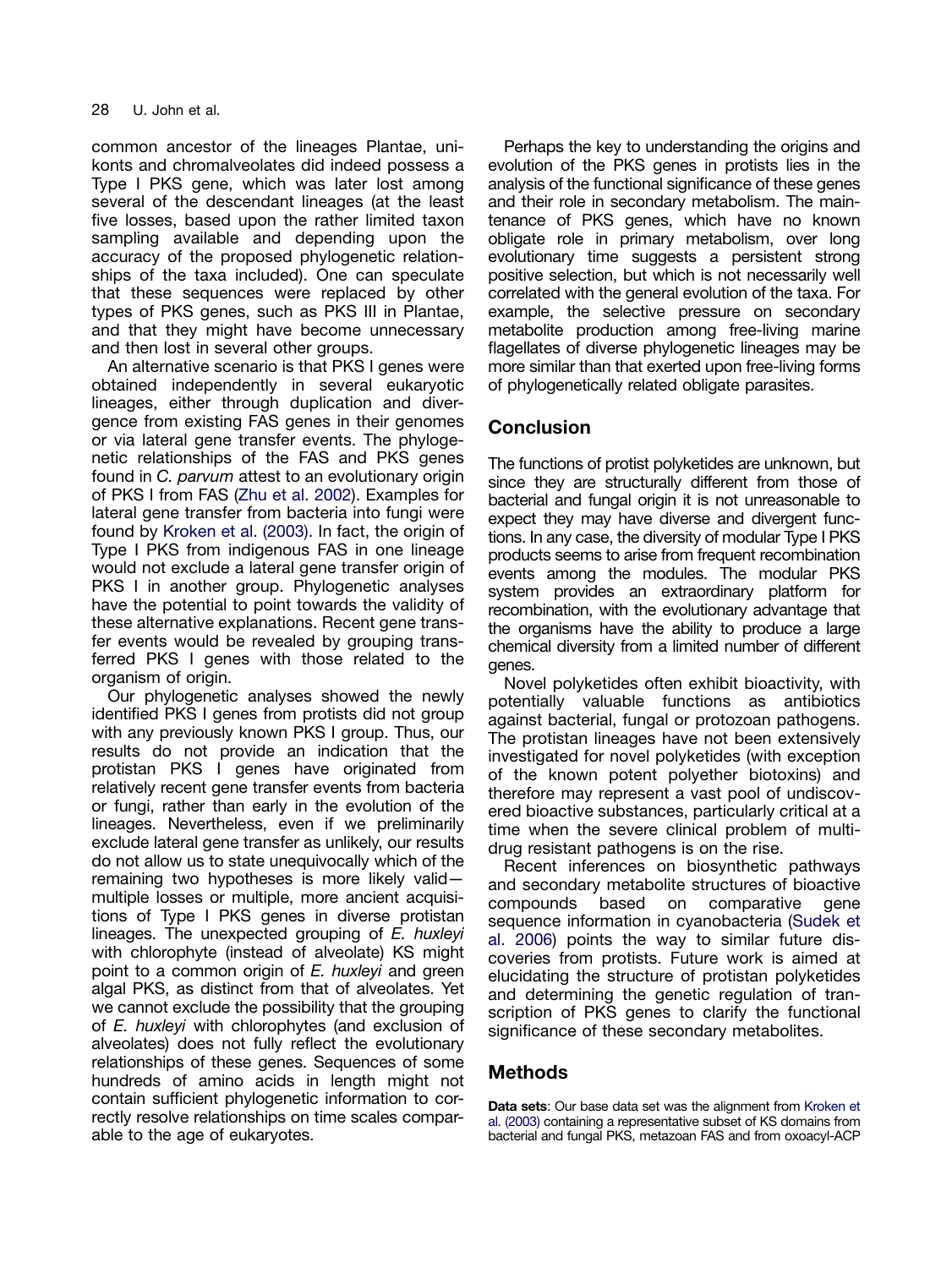<span id="page-8-0"></span>synthases. Newly discovered protistan KS sequences were added to a random selection of sequences from each large clade from this data set and completely re-aligned using different methods (see [Table 1](#page-2-0) and Supplementary Table S1).

Screening: The above data sets, the public databases available on the NCBI website and eukaryotic genome sequences from COGENT [\(Janssen et al. 2003](#page-9-0)) were screened for sequences showing similarities to the already known protistan PKS from C. parvum (Genbank accession EAK87820) using protein—protein (BLASTp) and protein— nucleotide (tBLASTn) BLAST (Altschul et al. 1997). We identified genomic regions containing multiple fragments with similarity to different PKS domains as putative PKS genes. KS domain sequences longer than 300 amino acids, and showing significant similarity ( $e$  < 10<sup>-5</sup>) were used in the multiple alignments and phylogenetic analysis.

Tentative assembly of Emiliania huxleyi PKS gene candidates: At the time of our analyses, no assembly for the E. huxleyi genome was available. Thus, we have assembled genomic segments containing putative PKS fragments as follows. The sequence and quality files of the 3,868,934 genomic reads available (as of October 2005) from the NCBI trace database were downloaded and screened with tBLASTn with the complete amino acid sequence of the C. parvum PKS (EAK87820) as query. All highly significant hits were re-blasted (BLASTn) against the traces to identify potentially overlapping reads. This selection of reads was assembled using phrap ([http://www.phrap.org/\)](http://www.phrap.org/) into 389 contigs, of which 17 were longer than 10,000 bases. Six of these contigs contained apparent frame-shifts. From the remaining eleven (containing combinations of all known PKS domains in large contiguous ORFs), five KS domains chosen from two contigs (showing the highest similarity to other protistan KS sequences) were further analyzed.

After the recent publication of the first draft of the E. huxleyi assembly, we checked for the presence of the KS domain sequences in the public assembly, which was cleaned of contaminating nucleotide sequences. The origin of these sequences from E. huxleyi was thus confirmed.

Alignments and phylogenetic analyses: Simultaneous HMM-based alignment and tree construction were performed with SATCHMO (Edgar and Sjölander 2003). SatchmoView was used to inspect the results and identify well-conserved regions for alignment within subgroups of the sequences. Profile hidden Markov models (HMM) for these regions were calculated and calibrated using hmmbuild and hmmcalibrate from the HMMer package (<http://hmmer.wustl.edu/>). HMM logos for these models were generated from the HMM Logo web server "LogoMat-M" (http://logos.molgen.mpg.de/) [\(http://logos.molgen.mpg.de/\)](http://logos.molgen.mpg.de/) (Schuster-Bö[ckler et al. 2004\)](#page-9-0). HMM searches with the profile models of regions of group-specific or overall conservation were performed with hmmsearch from the HMMer package. For phylogenetic analyses, multiple alignments were prepared using kalign ([Lassmann and Sonnhammer 2005](#page-9-0)). The alignment contained 130 sequences and 679 characters (provided upon request). Maximum likelihood phylogenetic trees were calculated with PhyML ([Guindon and Gascuel 2003\)](#page-9-0) using a BIO-NJ tree as starting tree, the WAG evolutionary model, with a gamma distribution parameter estimated from the data. Bootstrap analyses were performed with the same settings in 200 replicates. Bayesian analyses were conducted via MrBayes v.3.1.2 [\(Ronquist and Huelsenbeck 2003\)](#page-9-0), with one million iterations, two runs with six chains each, a temperature parameter of 0.05 and with the WAG amino acid model. Burnin for construction of the consensus tree was 500,000 generations. The program Asatura [\(van de Peer et al. 2002\)](#page-9-0) was used to explore substitution saturation in the multiple alignments.

#### Acknowledgements

Arthur Grossmann (Stanford University, USA) and Brian Palenik (UC San Diego, USA) kindly provided the Chlamydomonas reinhardtii and Ostreococcus lucimarinus PKS sequences, respectively. Christian Hertweck (HKI, Germany) contributed to fruitful discussions. This research was partly funded by the EU projects EUKETIDES (QLK3- CT-2002-01940), ESTTAL (GOCE-CT2004-511154), and Network of Excellence (NoE) Marine Genomics Europe (GOCE-CT-2004-505403).

#### Appendix A. Supplementary materials

Supplementary data associated with this article can be found in the online version at [doi:10.1016/](dx.doi.org/10.1016/j.protis.2007.08.001) [j.protis.2007.08.001](dx.doi.org/10.1016/j.protis.2007.08.001).

#### **References**

Altschul SF, Madden TL, Schaffer AA, Zhang J, Zhang Z, Miller W, Lipman DJ (1997) Gapped BLAST and PSI-BLAST: a new generation of protein database search programs. Nucleic Acids Res 25: 3389—3402

Baldauf SL (2003) The deep roots of eukaryotes. Science 300: 1703—1706

Bhattacharya D, Medlin L (1998) Algal phylogeny and the origin of land plants. Plant Physiol 116: 9—15

Cembella AD, John U (2006) Molecular Physiology of Toxin Production and Growth Regulation in Harmful Algae. In Graneli E, Turner JT (eds) Ecology of Harmful Algae. Springer-Verlag, Heidelberg, pp 215—227

Derelle E, Ferraz C, Lagoda P, Eychenie S, Cooke R, Regad F, Sabau X, Courties C, Delseny M, Demaille J, Picard A, Moreau H (2002) DNA libraries for sequencing the genome of Ostreococcus tauri (Chlorophyta, Prasinophyceae): The smallest free-living eukaryotic cell. J Phycol 38: 1150—1156

Derelle E, Ferraz C, Rombaut S, Rouzé P, Worden AZ, Robbens S, Partensky F, Degroeve S, Echeynié S, Cooke R, Saeys Y, Wuyts J, Jabbari K, Bowler C, Panaud O, Piégu B, Ball SG, Ral JP, Bouget FY, Piganeau G, De Baets B, Picard A, Delseny M, Demaille J, Van de Peer Y, Moreau H (2006) Genome analysis of the smallest free-living eukaryote Ostreococcus tauri unveils many unique features. Proc Natl Acad Sci USA 103: 11647—11652

Edgar RC, Sjölander K (2003) SATCHMO: sequence alignment and tree construction using hidden Markov models. Bioinformatics 19: 1404—1411

Gross F, Luniak N, Perlova O, Gaitatzis N, Jenke-Kodama H, Gerth K, Gottschalk D, Dittmann E, Muller R (2006) Bacterial type III polyketide synthases: phylogenetic analysis and potential for the production of novel secondary